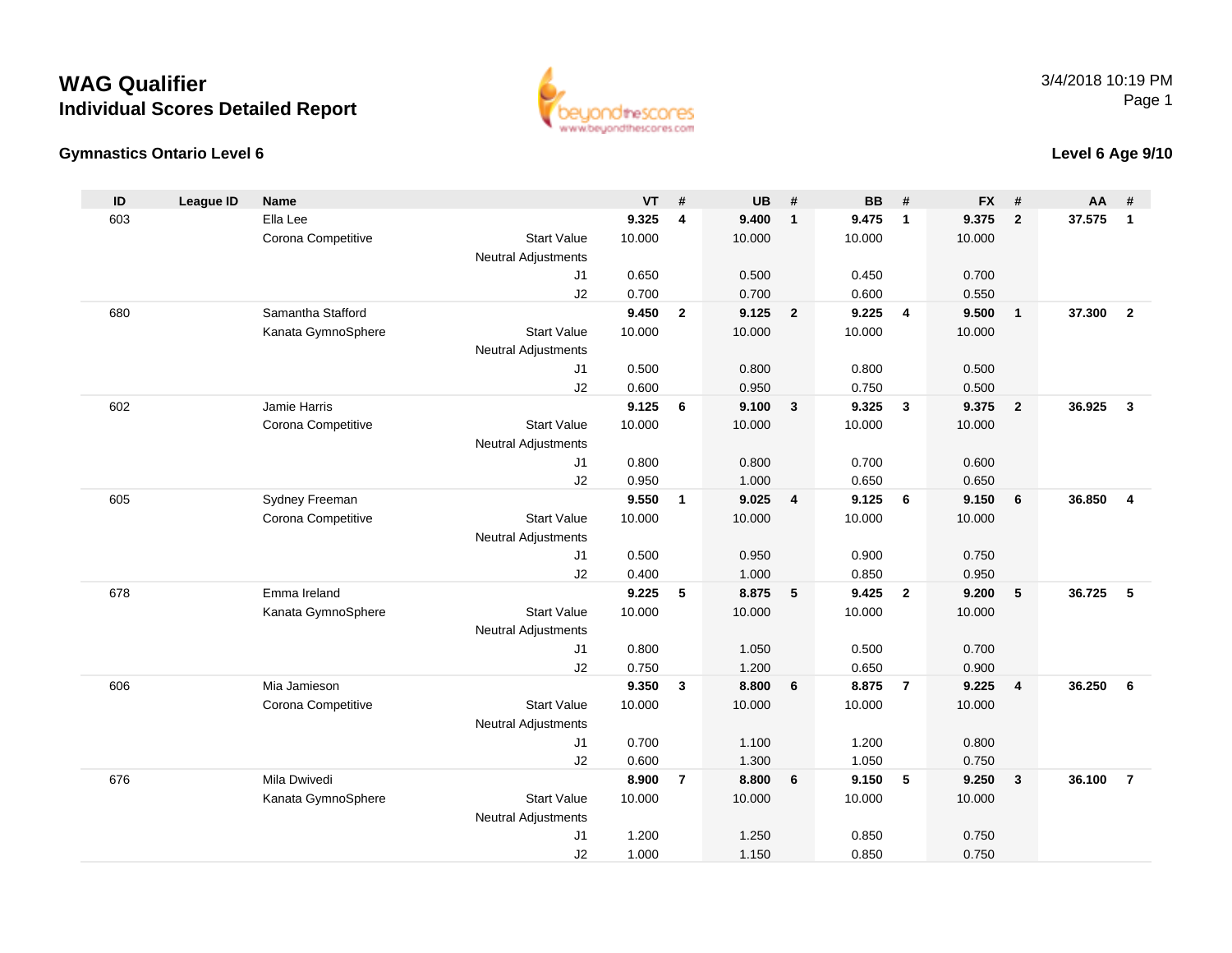

#### **Gymnastics Ontario Level 6**

| ID  | <b>League ID</b> | <b>Name</b>                     |                            | <b>VT</b>      | #              | <b>UB</b>      | #                       | <b>BB</b>      | #                       | <b>FX</b>      | #              | AA     | #                       |
|-----|------------------|---------------------------------|----------------------------|----------------|----------------|----------------|-------------------------|----------------|-------------------------|----------------|----------------|--------|-------------------------|
| 622 |                  | Ella Durno                      |                            | 9.125          | 5              | 9.150          | $\mathbf{1}$            | 9.300          | $\overline{\mathbf{4}}$ | 9.500          | 3              | 37.075 | $\overline{1}$          |
|     |                  | <b>Ottawa Gymnastics Centre</b> | <b>Start Value</b>         | 10.000         |                | 10.000         |                         | 10.000         |                         | 10.000         |                |        |                         |
|     |                  |                                 | <b>Neutral Adjustments</b> |                |                |                |                         |                |                         |                |                |        |                         |
|     |                  |                                 | J <sub>1</sub>             | 0.850          |                | 0.850          |                         | 0.800          |                         | 0.550          |                |        |                         |
|     |                  |                                 | J2                         | 0.900          |                | 0.850          |                         | 0.600          |                         | 0.450          |                |        |                         |
| 662 |                  | Sasha Donald                    |                            | 9.700          | $\mathbf{1}$   | 8.950          | $\overline{2}$          | 8.650          | 12                      | 9.625          | $\overline{1}$ | 36.925 | $\overline{2}$          |
|     |                  | Gymnastics Mississauga          | <b>Start Value</b>         | 10.000         |                | 10.000         |                         | 10.000         |                         | 10.000         |                |        |                         |
|     |                  |                                 | <b>Neutral Adjustments</b> |                |                |                |                         |                |                         |                |                |        |                         |
|     |                  |                                 | J1                         | 0.300          |                | 1.100          |                         | 1.450          |                         | 0.400          |                |        |                         |
|     |                  |                                 | J2                         | 0.300          |                | 1.000          |                         | 1.250          |                         | 0.350          |                |        |                         |
| 669 |                  | Kailee Ng                       |                            | 9.275          | $\overline{2}$ | 8.875          | $\mathbf{3}$            | 9.500          | $\overline{2}$          | 9.225          | 10             | 36.875 | $\overline{\mathbf{3}}$ |
|     |                  | Gymnastics Mississauga          | <b>Start Value</b>         | 10.000         |                | 10.000         |                         | 10.000         |                         | 10.000         |                |        |                         |
|     |                  |                                 | <b>Neutral Adjustments</b> |                |                |                |                         |                |                         |                |                |        |                         |
|     |                  |                                 | J1                         | 0.750          |                | 1.050          |                         | 0.450          |                         | 0.800          |                |        |                         |
|     |                  |                                 | J2                         | 0.700          |                | 1.200          |                         | 0.550          |                         | 0.750          |                |        |                         |
| 670 |                  | Natalia Paz                     |                            | 9.075          | $\overline{7}$ | 8.700          | 5                       | 9.675          | $\overline{1}$          | 9.425          | 5              | 36.875 | $\overline{3}$          |
|     |                  | Gymnastics Mississauga          | <b>Start Value</b>         | 10.000         |                | 10.000         |                         | 10.000         |                         | 10.000         |                |        |                         |
|     |                  |                                 | <b>Neutral Adjustments</b> |                |                |                |                         |                |                         |                |                |        |                         |
|     |                  |                                 | J <sub>1</sub>             | 0.850          |                | 1.300          |                         | 0.250          |                         | 0.550          |                |        |                         |
|     |                  |                                 | J2                         | 1.000          |                | 1.300          |                         | 0.400          |                         | 0.600          |                |        |                         |
| 671 |                  | <b>Hunter Sinclair</b>          |                            | 9.200          | $\mathbf{3}$   | 8.750          | $\overline{4}$          | 9.175          | $\overline{7}$          | 9.300          | 8              | 36.425 | $\overline{4}$          |
|     |                  | Gymnastics Mississauga          | <b>Start Value</b>         | 10.000         |                | 10.000         |                         | 10.000         |                         | 10.000         |                |        |                         |
|     |                  |                                 | <b>Neutral Adjustments</b> |                |                |                |                         |                |                         |                |                |        |                         |
|     |                  |                                 | J1                         | 0.800          |                | 1.250          |                         | 0.850          |                         | 0.750          |                |        |                         |
|     |                  |                                 | J2                         | 0.800          |                | 1.250          |                         | 0.800          |                         | 0.650          |                |        |                         |
| 687 |                  | Ella Bergeron                   |                            | 8.975          | 8              | 8.750          | $\overline{\mathbf{4}}$ | 9.150          | 8                       | 9.550          | $\overline{2}$ | 36.425 | $\overline{\mathbf{4}}$ |
|     |                  | Toronto Premier Gym Club        | <b>Start Value</b>         | 10.000         |                | 10.000         |                         | 10.000         |                         | 10.000         |                |        |                         |
|     |                  |                                 | <b>Neutral Adjustments</b> |                |                |                |                         |                |                         |                |                |        |                         |
|     |                  |                                 | J1                         | 0.950          |                | 1.150          |                         | 0.950          |                         | 0.500          |                |        |                         |
| 686 |                  | Poet Clark                      | J2                         | 1.100<br>9.150 | $\overline{4}$ | 1.350<br>8.275 | 9                       | 0.750<br>9.325 | $\mathbf{3}$            | 0.400<br>9.450 | $\overline{4}$ | 36.200 | 5                       |
|     |                  |                                 | <b>Start Value</b>         | 10.000         |                | 10.000         |                         | 10.000         |                         | 10.000         |                |        |                         |
|     |                  | Toronto Premier Gym Club        | <b>Neutral Adjustments</b> |                |                |                |                         |                |                         |                |                |        |                         |
|     |                  |                                 | J <sub>1</sub>             | 0.900          |                | 1.650          |                         | 0.600          |                         | 0.500          |                |        |                         |
|     |                  |                                 | J2                         | 0.800          |                | 1.800          |                         | 0.750          |                         | 0.600          |                |        |                         |
|     |                  |                                 |                            |                |                |                |                         |                |                         |                |                |        |                         |

#### **Level 6 Age 13**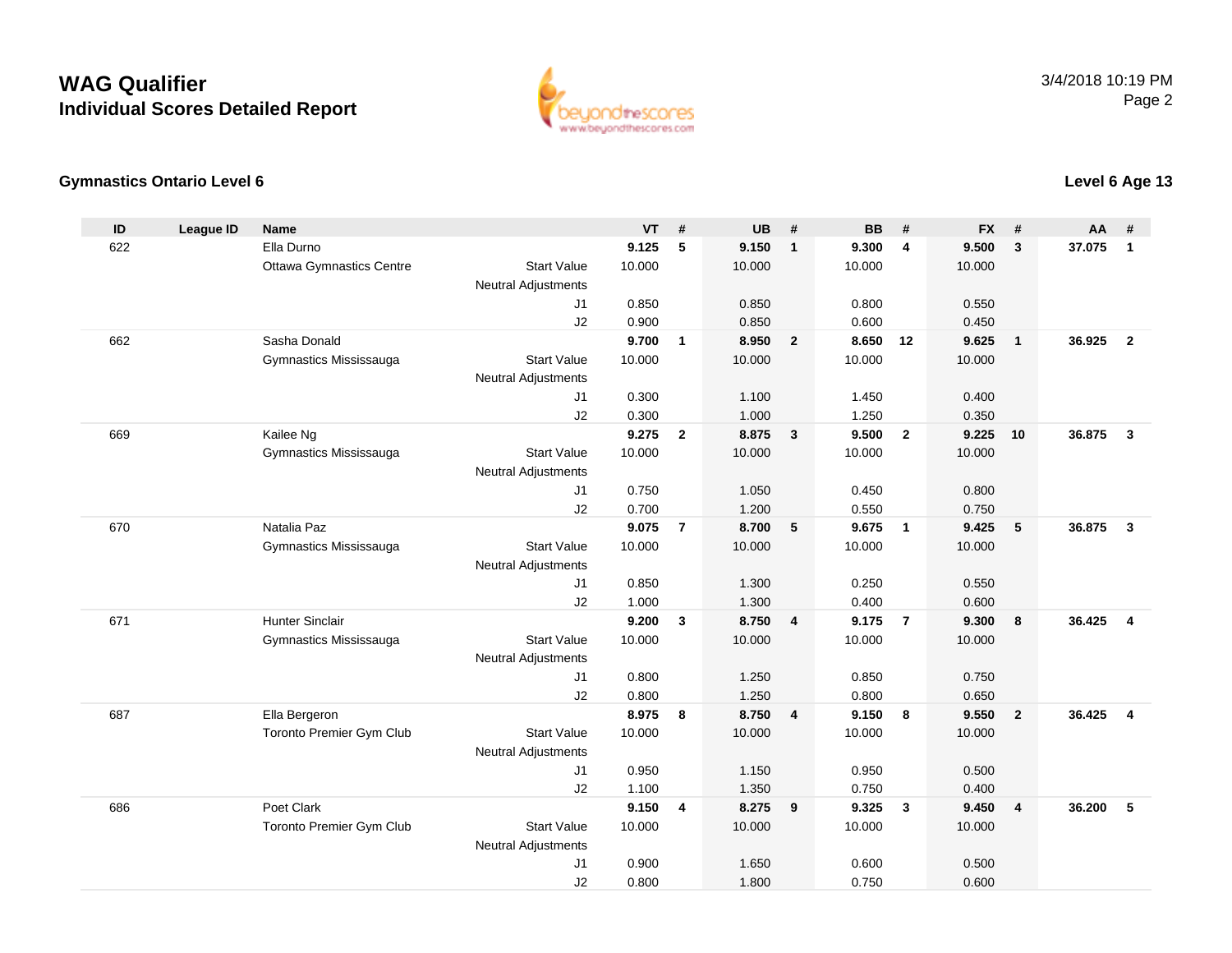

| 652 | Darah Barkley            |                            | 9.100  | - 6 | 8.550    | $\overline{7}$          | 9.150    | 8  | 9.300  | 8              | 36.100 | 6              |
|-----|--------------------------|----------------------------|--------|-----|----------|-------------------------|----------|----|--------|----------------|--------|----------------|
|     | <b>Brockville</b>        | <b>Start Value</b>         | 10.000 |     | 10.000   |                         | 10.000   |    | 10.000 |                |        |                |
|     |                          | <b>Neutral Adjustments</b> |        |     |          |                         |          |    |        |                |        |                |
|     |                          | J1                         | 0.900  |     | 1.400    |                         | 0.900    |    | 0.650  |                |        |                |
|     |                          | J2                         | 0.900  |     | 1.500    |                         | 0.800    |    | 0.750  |                |        |                |
| 664 | Kiera Forbes             |                            | 8.800  | 10  | 8.700    | $5\phantom{.0}$         | 9.200    | 6  | 9.375  | 6              | 36.075 | $\overline{7}$ |
|     | Gymnastics Mississauga   | <b>Start Value</b>         | 10.000 |     | 10.000   |                         | 10.000   |    | 10.000 |                |        |                |
|     |                          | <b>Neutral Adjustments</b> |        |     |          |                         |          |    |        |                |        |                |
|     |                          | J1                         | 1.200  |     | 1.250    |                         | 0.750    |    | 0.600  |                |        |                |
|     |                          | J2                         | 1.200  |     | 1.350    |                         | 0.850    |    | 0.650  |                |        |                |
| 659 | Selena Amaral            |                            | 9.100  | 6   | 8.375    | $\overline{\mathbf{8}}$ | 8.875    | 11 | 9.300  | 8              | 35.650 | 8              |
|     | Gymnastics Mississauga   | <b>Start Value</b>         | 10.000 |     | 10.000   |                         | 10.000   |    | 10.000 |                |        |                |
|     |                          | <b>Neutral Adjustments</b> |        |     |          |                         |          |    |        |                |        |                |
|     |                          | J1                         | 0.900  |     | 1.600    |                         | 1.200    |    | 0.750  |                |        |                |
|     |                          | J2                         | 0.900  |     | 1.650    |                         | 1.050    |    | 0.650  |                |        |                |
| 661 | Jasmina Cashmore         |                            | 9.100  | 6   | 8.675    | $6\overline{6}$         | 8.500    | 13 | 9.350  | $\overline{7}$ | 35.625 | 9              |
|     | Gymnastics Mississauga   | <b>Start Value</b>         | 10.000 |     | 10.000   |                         | 10.000   |    | 10.000 |                |        |                |
|     |                          | <b>Neutral Adjustments</b> |        |     |          |                         |          |    |        |                |        |                |
|     |                          | J1                         | 0.900  |     | 1.400    |                         | 1.600    |    | 0.700  |                |        |                |
|     |                          | J2                         | 0.900  |     | 1.250    |                         | 1.400    |    | 0.600  |                |        |                |
| 660 | Angelica Balestra        |                            | 9.125  | 5   | 8.025    | 10                      | 9.275    | 5  | 9.175  | 11             | 35.600 | 10             |
|     | Gymnastics Mississauga   | <b>Start Value</b>         | 10.000 |     | 9.500    |                         | 10.000   |    | 10.000 |                |        |                |
|     |                          | Neutral Adjustments        |        |     |          |                         |          |    |        |                |        |                |
|     |                          | J1                         | 0.950  |     | 1.350    |                         | 0.700    |    | 0.800  |                |        |                |
|     |                          | J2                         | 0.800  |     | 1.600    |                         | 0.750    |    | 0.850  |                |        |                |
| 673 | Kira Hamilton            |                            | 8.900  | 9   | 7.600 11 |                         | 9.100    | 9  | 9.275  | 9              | 34.875 | 11             |
|     | Gymnastics Mississauga   | <b>Start Value</b>         | 10.000 |     | 9.500    |                         | 10.000   |    | 10.000 |                |        |                |
|     |                          | <b>Neutral Adjustments</b> |        |     |          |                         |          |    |        |                |        |                |
|     |                          | J1                         | 1.000  |     | 1.800    |                         | 1.000    |    | 0.700  |                |        |                |
|     |                          | J2                         | 1.200  |     | 2.000    |                         | 0.800    |    | 0.750  |                |        |                |
| 672 | <b>Alexis Dimantakos</b> |                            | 8.600  | 11  | 7.425 12 |                         | 9.075 10 |    | 8.875  | 12             | 33.975 | 12             |
|     | Gymnastics Mississauga   | <b>Start Value</b>         | 10.000 |     | 10.000   |                         | 10.000   |    | 9.700  |                |        |                |
|     |                          | <b>Neutral Adjustments</b> |        |     |          |                         |          |    |        |                |        |                |
|     |                          | J1                         | 1.400  |     | 2.650    |                         | 0.900    |    | 0.750  |                |        |                |
|     |                          | J2                         | 1.400  |     | 2.500    |                         | 0.950    |    | 0.900  |                |        |                |

**Gymnastics Ontario Level 6**

**Level 6 Age 12**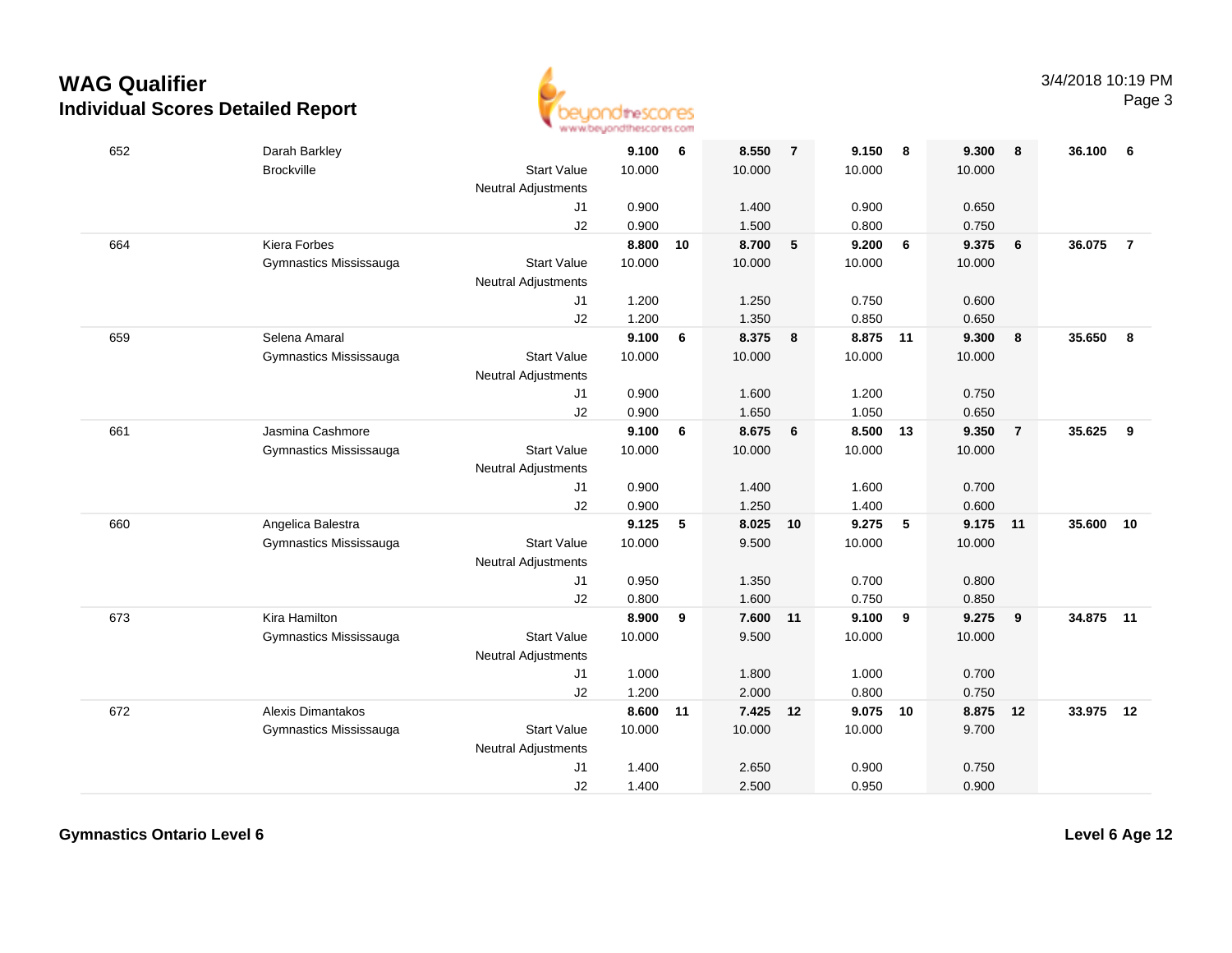

| ID  | <b>League ID</b> | <b>Name</b>                         |                            | VT             | - #            | UB             | #              | <b>BB</b>      | #              | <b>FX</b>      | #                       | AA     | #              |
|-----|------------------|-------------------------------------|----------------------------|----------------|----------------|----------------|----------------|----------------|----------------|----------------|-------------------------|--------|----------------|
| 625 |                  | Julia Kea                           |                            | 9.400          | $\overline{2}$ | 9.125          | $\overline{2}$ | 9.575          | $\overline{1}$ | 9.625          | $\overline{1}$          | 37.725 | $\overline{1}$ |
|     |                  | <b>Ottawa Gymnastics Centre</b>     | <b>Start Value</b>         | 10.000         |                | 10.000         |                | 10.000         |                | 10.000         |                         |        |                |
|     |                  |                                     | <b>Neutral Adjustments</b> |                |                |                |                |                |                |                |                         |        |                |
|     |                  |                                     | J1                         | 0.650          |                | 0.900          |                | 0.400          |                | 0.350          |                         |        |                |
|     |                  |                                     | J2                         | 0.550          |                | 0.850          |                | 0.450          |                | 0.400          |                         |        |                |
| 675 |                  | Sandrine Dwivedi                    |                            | 9.525          | $\overline{1}$ | 9.200          | $\mathbf{1}$   | 8.725          | 9              | 9.550          | $\overline{2}$          | 37.000 | $\overline{2}$ |
|     |                  | Kanata GymnoSphere                  | <b>Start Value</b>         | 10.000         |                | 10.000         |                | 10.000         |                | 10.000         |                         |        |                |
|     |                  |                                     | <b>Neutral Adjustments</b> |                |                |                |                |                |                |                |                         |        |                |
|     |                  |                                     | J1                         | 0.500          |                | 0.700          |                | 1.200          |                | 0.400          |                         |        |                |
|     |                  |                                     | J2                         | 0.450          |                | 0.900          |                | 1.350          |                | 0.500          |                         |        |                |
| 649 |                  | Kiara MacNeil                       |                            | 9.225          | 6              | 8.575          | $\mathbf{3}$   | 9.250          | 5              | 9.525          | $\overline{\mathbf{3}}$ | 36.575 | $\mathbf{3}$   |
|     |                  | <b>Brantford Gymnastics Academy</b> | <b>Start Value</b>         | 10.000         |                | 10.000         |                | 10.000         |                | 10.000         |                         |        |                |
|     |                  |                                     | <b>Neutral Adjustments</b> |                |                |                |                |                |                |                |                         |        |                |
|     |                  |                                     | J1                         | 0.750<br>0.800 |                | 1.400<br>1.450 |                | 0.700          |                | 0.450          |                         |        |                |
| 645 |                  | Serena Fazari                       | J2                         | 9.400          | $\mathbf{2}$   | 8.125          | $\overline{7}$ | 0.800<br>9.425 | $\overline{2}$ | 0.500<br>9.525 | $\mathbf{3}$            | 36.475 | $\overline{4}$ |
|     |                  | <b>Brantford Gymnastics Academy</b> | <b>Start Value</b>         | 10.000         |                | 10.000         |                | 10.000         |                | 10.000         |                         |        |                |
|     |                  |                                     | Neutral Adjustments        |                |                |                |                |                |                |                |                         |        |                |
|     |                  |                                     | J1                         | 0.600          |                | 1.900          |                | 0.500          |                | 0.450          |                         |        |                |
|     |                  |                                     | J2                         | 0.600          |                | 1.850          |                | 0.650          |                | 0.500          |                         |        |                |
| 679 |                  | Abby Martin                         |                            | 9.325          | 4              | 8.475          | 6              | 9.375          | 3              | 9.050          | $\overline{7}$          | 36.225 | -5             |
|     |                  | Kanata GymnoSphere                  | <b>Start Value</b>         | 10.000         |                | 10.000         |                | 10.000         |                | 9.500          |                         |        |                |
|     |                  |                                     | <b>Neutral Adjustments</b> |                |                |                |                |                |                |                |                         |        |                |
|     |                  |                                     | J1                         | 0.750          |                | 1.600          |                | 0.700          |                | 0.450          |                         |        |                |
|     |                  |                                     | J2                         | 0.600          |                | 1.450          |                | 0.550          |                | 0.450          |                         |        |                |
| 681 |                  | Cassidy Vrhovnik                    |                            | 9.350          | $\mathbf{3}$   | 8.500          | 5              | 8.850          | $\overline{7}$ | 9.075          | $6\phantom{1}6$         | 35.775 | - 6            |
|     |                  | Kanata GymnoSphere                  | <b>Start Value</b>         | 10.000         |                | 10.000         |                | 10.000         |                | 9.500          |                         |        |                |
|     |                  |                                     | <b>Neutral Adjustments</b> |                |                |                |                |                |                |                |                         |        |                |
|     |                  |                                     | J1                         | 0.700          |                | 1.550          |                | 1.000          |                | 0.400          |                         |        |                |
|     |                  |                                     | J2                         | 0.600          |                | 1.450          |                | 1.300          |                | 0.450          |                         |        |                |
| 668 |                  | Tea Moore                           |                            | 8.525          | $\overline{7}$ | 8.525          | $\overline{4}$ | 9.300          | $\overline{4}$ | 9.175          | 5                       | 35.525 | $\overline{7}$ |
|     |                  | Gymnastics Mississauga              | <b>Start Value</b>         | 10.000         |                | 10.000         |                | 10.000         |                | 10.000         |                         |        |                |
|     |                  |                                     | <b>Neutral Adjustments</b> |                |                |                |                |                |                |                |                         |        |                |
|     |                  |                                     | J1                         | 1.500          |                | 1.600          |                | 0.750          |                | 0.750          |                         |        |                |
|     |                  |                                     | J2                         | 1.450          |                | 1.350          |                | 0.650          |                | 0.900          |                         |        |                |
| 656 |                  | <b>Isabel Mooney</b>                |                            | 9.350          | $\mathbf{3}$   | 7.650          | 9              | 9.050          | 6              | 9.325          | 4                       | 35.375 | 8              |
|     |                  | <b>Brockville</b>                   | <b>Start Value</b>         |                |                | 10.000         |                | 10.000         |                | 10.000         |                         |        |                |
|     |                  |                                     | <b>Neutral Adjustments</b> | 10.000         |                |                |                |                |                |                |                         |        |                |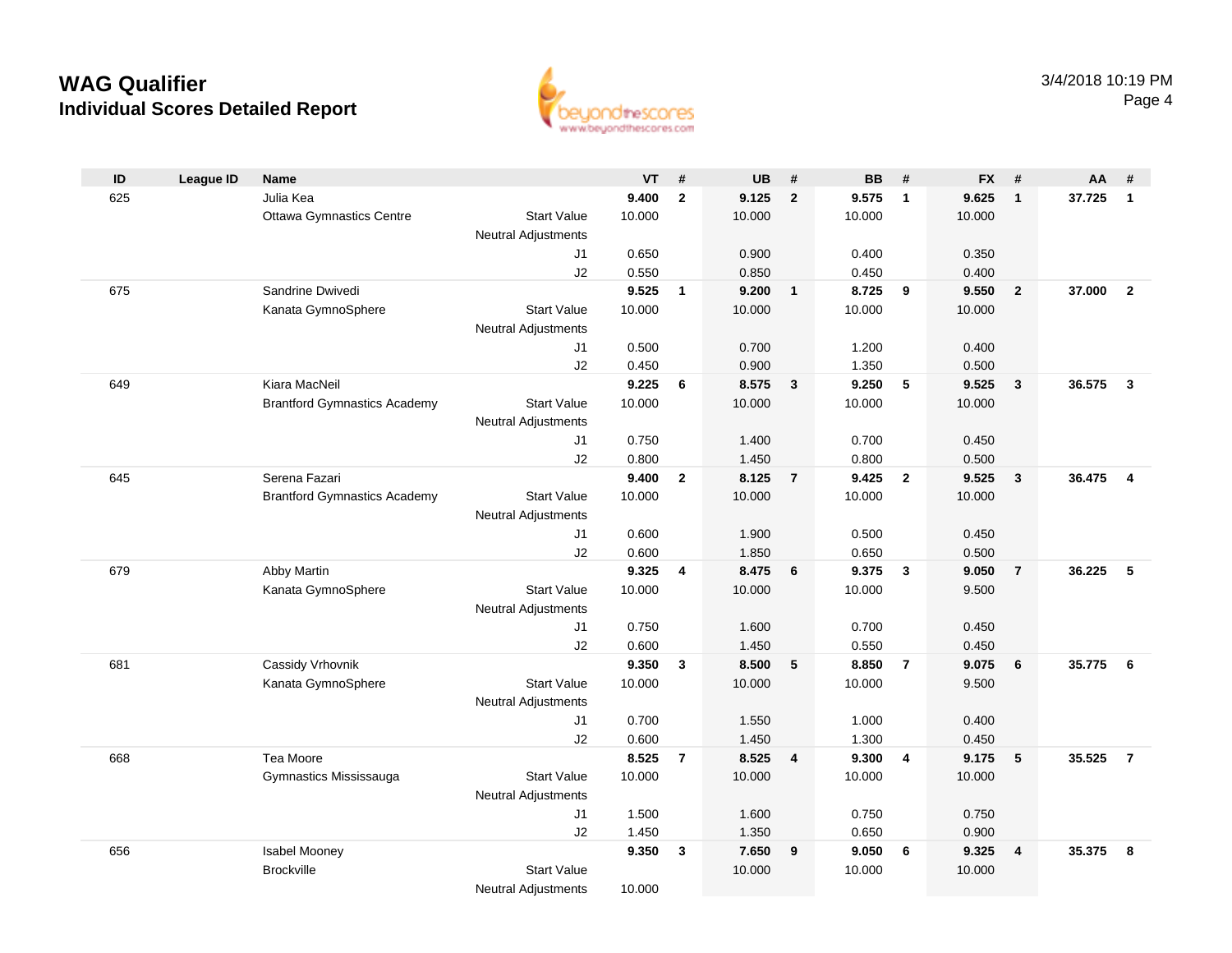

|     |                            | J1                 | 0.600      | 2.200      | 0.950        | 0.700       |             |
|-----|----------------------------|--------------------|------------|------------|--------------|-------------|-------------|
|     |                            | J2                 | 0.700      | 2.500      | 0.950        | 0.650       |             |
| 684 | Camryn Boyd                |                    | 9.275<br>5 | 7.800<br>8 | 8.825<br>- 8 | 9.075<br>-6 | 34.975<br>a |
|     | Loyalist Gymnastics Club   | <b>Start Value</b> | 10.000     | 10.000     | 10.000       | 10.000      |             |
|     | <b>Neutral Adjustments</b> |                    |            |            |              |             |             |
|     |                            | J1                 | 0.700      | 2.300      | .300         | 0.950       |             |
|     |                            | J2                 | 0.750      | 2.100      | 1.050        | 0.900       |             |

#### **Gymnastics Ontario Level 6**

| ID  | League ID | <b>Name</b>                     |                            | <b>VT</b> | #              | <b>UB</b> | #                       | <b>BB</b> | #              | <b>FX</b> | #                       | AA     | #              |
|-----|-----------|---------------------------------|----------------------------|-----------|----------------|-----------|-------------------------|-----------|----------------|-----------|-------------------------|--------|----------------|
| 604 |           | Jane Vo                         |                            | 9.050     | 4              | 8.725     | $\mathbf{3}$            | 9.725     | $\mathbf{1}$   | 9.500     | $\overline{2}$          | 37.000 | $\mathbf{1}$   |
|     |           | Corona Competitive              | <b>Start Value</b>         | 10.000    |                | 10.000    |                         | 10.000    |                | 10.000    |                         |        |                |
|     |           |                                 | <b>Neutral Adjustments</b> |           |                |           |                         |           |                |           |                         |        |                |
|     |           |                                 | J <sub>1</sub>             | 0.900     |                | 1.350     |                         | 0.300     |                | 0.450     |                         |        |                |
|     |           |                                 | J2                         | 1.000     |                | 1.200     |                         | 0.250     |                | 0.550     |                         |        |                |
| 677 |           | Tehya Hopkins                   |                            | 8.900     | 8              | 8.800     | $\overline{2}$          | 9.600     | $\overline{2}$ | 9.475     | $\mathbf{3}$            | 36.775 | $\overline{2}$ |
|     |           | Kanata GymnoSphere              | <b>Start Value</b>         | 10.000    |                | 10.000    |                         | 10.000    |                | 10.000    |                         |        |                |
|     |           |                                 | <b>Neutral Adjustments</b> |           |                |           |                         |           |                |           |                         |        |                |
|     |           |                                 | J <sub>1</sub>             | 1.100     |                | 1.200     |                         | 0.450     |                | 0.500     |                         |        |                |
|     |           |                                 | J2                         | 1.100     |                | 1.200     |                         | 0.350     |                | 0.550     |                         |        |                |
| 674 |           | Victoria Beaudin                |                            | 9.375     | $\mathbf{1}$   | 8.500     | 5                       | 9.225     | $\overline{4}$ | 9.550     | $\overline{\mathbf{1}}$ | 36.650 | $\mathbf{3}$   |
|     |           | Kanata GymnoSphere              | <b>Start Value</b>         | 10.000    |                | 10.000    |                         | 10.000    |                | 10.000    |                         |        |                |
|     |           |                                 | <b>Neutral Adjustments</b> |           |                |           |                         |           |                |           |                         |        |                |
|     |           |                                 | J <sub>1</sub>             | 0.650     |                | 1.500     |                         | 0.700     |                | 0.400     |                         |        |                |
|     |           |                                 | J2                         | 0.600     |                | 1.500     |                         | 0.850     |                | 0.500     |                         |        |                |
| 665 |           | Olivia Kiriakopoulos            |                            | 9.225     | $\overline{2}$ | 8.675     | $\overline{\mathbf{4}}$ | 9.075     | -5             | 9.350     | $\overline{4}$          | 36.325 | $\overline{4}$ |
|     |           | Gymnastics Mississauga          | <b>Start Value</b>         | 10.000    |                | 10.000    |                         | 10.000    |                | 10.000    |                         |        |                |
|     |           |                                 | <b>Neutral Adjustments</b> |           |                |           |                         |           |                |           |                         |        |                |
|     |           |                                 | J <sub>1</sub>             | 0.800     |                | 1.300     |                         | 1.000     |                | 0.700     |                         |        |                |
|     |           |                                 | J2                         | 0.750     |                | 1.350     |                         | 0.850     |                | 0.600     |                         |        |                |
| 612 |           | <b>Riley Wheeler</b>            |                            | 9.125     | $\mathbf{3}$   | 8.500     | 5                       | 9.350     | $\mathbf{3}$   | 9.300     | 5                       | 36.275 | -5             |
|     |           | <b>Tristar Gymnastics Club</b>  | <b>Start Value</b>         | 10.000    |                | 10.000    |                         | 10.000    |                | 10.000    |                         |        |                |
|     |           |                                 | <b>Neutral Adjustments</b> |           |                |           |                         |           |                |           |                         |        |                |
|     |           |                                 | J <sub>1</sub>             | 0.900     |                | 1.400     |                         | 0.600     |                | 0.750     |                         |        |                |
|     |           |                                 | J2                         | 0.850     |                | 1.600     |                         | 0.700     |                | 0.650     |                         |        |                |
| 613 |           | Emma Adderley                   |                            | 8.975     | 6              | 9.200     | $\overline{1}$          | 8.100     | 8              | 9.500     | $\overline{2}$          | 35.775 | - 6            |
|     |           | <b>Ottawa Gymnastics Centre</b> | <b>Start Value</b>         | 10.000    |                | 10.000    |                         | 10.000    |                | 10.000    |                         |        |                |
|     |           |                                 | $\mathbf{A}$               |           |                |           |                         |           |                |           |                         |        |                |

Neutral Adjustments

**Level 6 Age 11**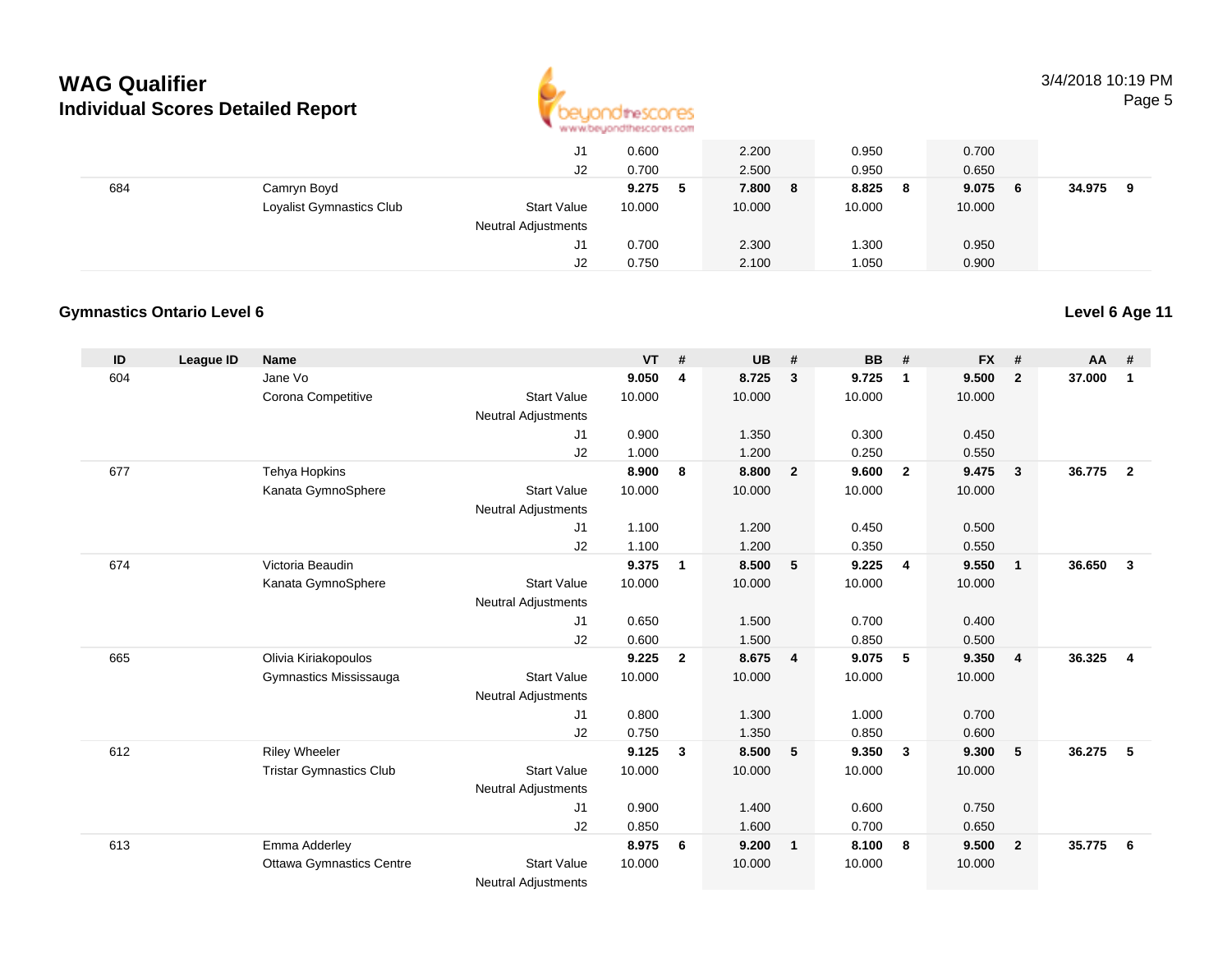

|     |                        | J <sub>1</sub>             | 1.100  |    | 0.700   |                         | 1.900  |                 | 0.550  |             |        |   |
|-----|------------------------|----------------------------|--------|----|---------|-------------------------|--------|-----------------|--------|-------------|--------|---|
|     |                        | J2                         | 0.950  |    | 0.900   |                         | 1.900  |                 | 0.450  |             |        |   |
| 601 | Kiara Campbell         |                            | 9.025  | -5 | 8.800   | $\overline{\mathbf{2}}$ | 8.625  | $6\overline{6}$ | 9.300  | $5^{\circ}$ | 35.750 |   |
|     | Corona Competitive     | <b>Start Value</b>         | 10.000 |    | 10.000  |                         | 10.000 |                 | 10.000 |             |        |   |
|     |                        | <b>Neutral Adjustments</b> |        |    |         |                         |        |                 |        |             |        |   |
|     |                        | J1                         | 1.000  |    | 1.100   |                         | 1.400  |                 | 0.650  |             |        |   |
|     |                        | J2                         | 0.950  |    | 1.300   |                         | 1.350  |                 | 0.750  |             |        |   |
| 663 | Jacqueline Flannagan   |                            | 8.925  | -7 | 8.025 6 |                         | 8.425  | - 7             | 9.300  | - 5         | 34.675 | 8 |
|     | Gymnastics Mississauga | <b>Start Value</b>         | 10.000 |    | 9.500   |                         | 10.000 |                 | 10.000 |             |        |   |
|     |                        | <b>Neutral Adjustments</b> |        |    |         |                         |        |                 |        |             |        |   |
|     |                        | J <sub>1</sub>             | 1.000  |    | 1.500   |                         | 1.650  |                 | 0.700  |             |        |   |
|     |                        | J2                         | 1.150  |    | 1.450   |                         | 1.500  |                 | 0.700  |             |        |   |

#### **Gymnastics Ontario Level 6**

**Level 6 Age 14 A**

| ID  | League ID | <b>Name</b>                         |                            | <b>VT</b> | #              | <b>UB</b> | #              | <b>BB</b> | #                       | <b>FX</b> | #            | AA #   |                |
|-----|-----------|-------------------------------------|----------------------------|-----------|----------------|-----------|----------------|-----------|-------------------------|-----------|--------------|--------|----------------|
| 629 |           | Jaina Pandohie                      |                            | 9.200     | $\mathbf{2}$   | 9.150     | $\overline{2}$ | 9.600     | $\mathbf 1$             | 9.825     | $\mathbf{1}$ | 37.775 | -1             |
|     |           | <b>Brantford Gymnastics Academy</b> | <b>Start Value</b>         | 10.000    |                | 10.000    |                | 10.000    |                         | 10.000    |              |        |                |
|     |           |                                     | <b>Neutral Adjustments</b> |           |                |           |                |           |                         |           |              |        |                |
|     |           |                                     | J1                         | 0.800     |                | 0.900     |                | 0.300     |                         | 0.150     |              |        |                |
|     |           |                                     | J2                         | 0.800     |                | 0.800     |                | 0.500     |                         | 0.200     |              |        |                |
| 650 |           | Ginger Welch                        |                            | 9.200     | $\overline{2}$ | 9.525     | $\overline{1}$ | 9.475     | $\overline{\mathbf{2}}$ | 9.125     | 9            | 37.325 | $\overline{2}$ |
|     |           | Toronto Premier Gym Club            | <b>Start Value</b>         | 10.000    |                | 10.000    |                | 10.000    |                         | 10.000    |              |        |                |
|     |           |                                     | <b>Neutral Adjustments</b> |           |                |           |                |           |                         |           |              |        |                |
|     |           |                                     | J1                         | 0.900     |                | 0.550     |                | 0.550     |                         | 0.850     |              |        |                |
|     |           |                                     | J <sub>2</sub>             | 0.700     |                | 0.400     |                | 0.500     |                         | 0.900     |              |        |                |
| 624 |           | Mei Mei Milanovic                   |                            | 9.200     | $\mathbf{2}$   | 9.125     | $\mathbf{3}$   | 9.025     | -8                      | 9.525     | 3            | 36.875 | 3              |
|     |           | <b>Ottawa Gymnastics Centre</b>     | <b>Start Value</b>         | 10.000    |                | 10.000    |                | 10.000    |                         | 10.000    |              |        |                |
|     |           |                                     | <b>Neutral Adjustments</b> |           |                |           |                |           |                         |           |              |        |                |
|     |           |                                     | J1                         | 0.800     |                | 0.850     |                | 0.900     |                         | 0.500     |              |        |                |
|     |           |                                     | J2                         | 0.800     |                | 0.900     |                | 1.050     |                         | 0.450     |              |        |                |
| 651 |           | Amy Halasz                          |                            | 9.125     | $\overline{4}$ | 8.750     | $\overline{4}$ | 9.000     | 9                       | 9.500     | 4            | 36.375 | $\overline{4}$ |
|     |           | <b>Toronto Premier Gym Club</b>     | <b>Start Value</b>         | 10.000    |                | 10.000    |                | 10.000    |                         | 10.000    |              |        |                |
|     |           |                                     | <b>Neutral Adjustments</b> |           |                |           |                |           |                         |           |              |        |                |
|     |           |                                     | J1                         | 0.850     |                | 1.200     |                | 1.050     |                         | 0.500     |              |        |                |
|     |           |                                     | J <sub>2</sub>             | 0.900     |                | 1.300     |                | 0.950     |                         | 0.500     |              |        |                |
| 646 |           | Elise Voskamp                       |                            | 9.000     | 6              | 8.475     | - 5            | 9.175     | - 6                     | 9.475     | 5            | 36.125 | -5             |
|     |           | Loyalist Gymnastics Club            | <b>Start Value</b>         | 10.000    |                | 10.000    |                | 10.000    |                         | 10.000    |              |        |                |
|     |           |                                     | <b>Neutral Adjustments</b> |           |                |           |                |           |                         |           |              |        |                |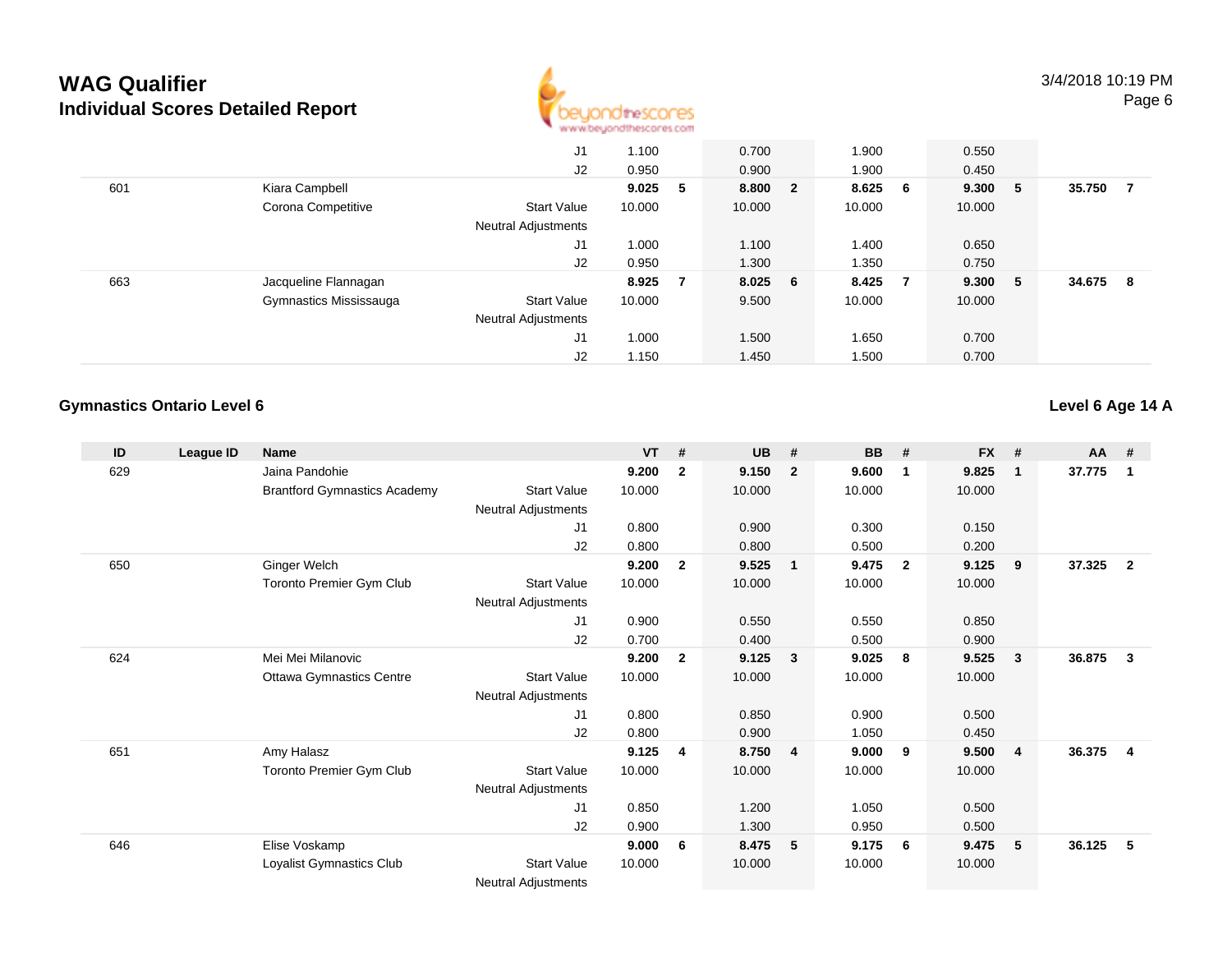

|     |                                                   | J1<br>J2                                                     | 1.000<br>1.000                    |                | 1.600<br>1.450                    |                | 0.900<br>0.750                    |                | 0.500<br>0.550                    |                         |        |                |
|-----|---------------------------------------------------|--------------------------------------------------------------|-----------------------------------|----------------|-----------------------------------|----------------|-----------------------------------|----------------|-----------------------------------|-------------------------|--------|----------------|
| 635 | Julia King<br>Gymnastics Mississauga              | <b>Start Value</b><br><b>Neutral Adjustments</b>             | 9.150<br>10.000                   | 3              | 8.425<br>10.000                   | 6              | 9.250<br>10.000                   | 5              | 9.000<br>10.000                   | 10                      | 35.825 | - 6            |
|     |                                                   | J1<br>J2                                                     | 1.000<br>0.700                    |                | 1.450<br>1.700                    |                | 0.650<br>0.850                    |                | 1.050<br>0.950                    |                         |        |                |
| 633 | Emma Chateau<br>Gymnastics Mississauga            | <b>Start Value</b><br><b>Neutral Adjustments</b><br>J1<br>J2 | 8.700<br>10.000<br>1.300<br>1.300 | 8              | 8.125<br>10.000<br>1.750<br>2.000 | $\overline{7}$ | 9.350<br>10.000<br>0.600<br>0.700 | 4              | 9.550<br>10.000<br>0.450<br>0.450 | $\overline{\mathbf{2}}$ | 35.725 | $\overline{7}$ |
| 618 | Marley Wheeler<br><b>Tristar Gymnastics Club</b>  | <b>Start Value</b><br><b>Neutral Adjustments</b><br>J1<br>J2 | 9.100<br>10.000<br>0.850<br>0.950 | 5              | 7.925<br>9.500<br>1.600<br>1.550  | 8              | 9.400<br>10.000<br>0.500<br>0.700 | $\mathbf{3}$   | 9.225<br>10.000<br>0.750<br>0.800 | $\overline{7}$          | 35.650 | 8              |
| 640 | McKenna Reardon<br>Gymnastics Mississauga         | <b>Start Value</b><br><b>Neutral Adjustments</b><br>J1<br>J2 | 9.325<br>10.000<br>0.700<br>0.650 | 1              | 7.025<br>9.500<br>2.350<br>2.600  | 10             | 9.075<br>9.900<br>0.800<br>0.850  | $\overline{7}$ | 9.325<br>10.000<br>0.650<br>0.700 | 6                       | 34.750 | 9              |
| 621 | Nicola Gilmour<br><b>Ottawa Gymnastics Centre</b> | <b>Start Value</b><br><b>Neutral Adjustments</b><br>J1<br>J2 | 8.875<br>10.000<br>1.050<br>1.200 | $\overline{7}$ | 7.075<br>9.500<br>2.350<br>2.500  | 9              | 8.250<br>10.000<br>1.650<br>1.850 | 10             | 9.175<br>10.000<br>0.750<br>0.900 | 8                       | 33.375 | 10             |

#### **Gymnastics Ontario Level 6**

| ID  | League ID | <b>Name</b>                     |                            | $VT$ # |                         | $UB$ #  |                | <b>BB</b>   | - # | $FX$ #  | <b>AA</b> | - #            |
|-----|-----------|---------------------------------|----------------------------|--------|-------------------------|---------|----------------|-------------|-----|---------|-----------|----------------|
| 626 |           | Sophie Oleskevich               |                            | 9.525  | $\overline{\mathbf{2}}$ | 8.900   | $\overline{2}$ | $9.275 \t3$ |     | 9.775   | 37.475    | $\blacksquare$ |
|     |           | <b>Ottawa Gymnastics Centre</b> | <b>Start Value</b>         | 10.000 |                         | 10.000  |                | 10.000      |     | 10.000  |           |                |
|     |           |                                 | <b>Neutral Adjustments</b> |        |                         |         |                |             |     |         |           |                |
|     |           |                                 | J1                         | 0.500  |                         | 1.150   |                | 0.650       |     | 0.200   |           |                |
|     |           |                                 | J <sub>2</sub>             | 0.450  |                         | 1.050   |                | 0.800       |     | 0.250   |           |                |
| 627 |           | Sienna White                    |                            | 9.500  | 3                       | 8.850 3 |                | 9.425       |     | 9.475 5 | 37.250    | - 2            |
|     |           | <b>Ottawa Gymnastics Centre</b> | <b>Start Value</b>         | 10.000 |                         | 9.900   |                | 10.000      |     | 10.000  |           |                |
|     |           |                                 | <b>Neutral Adjustments</b> |        |                         |         |                |             |     |         |           |                |

**Level 6 Age 14 B**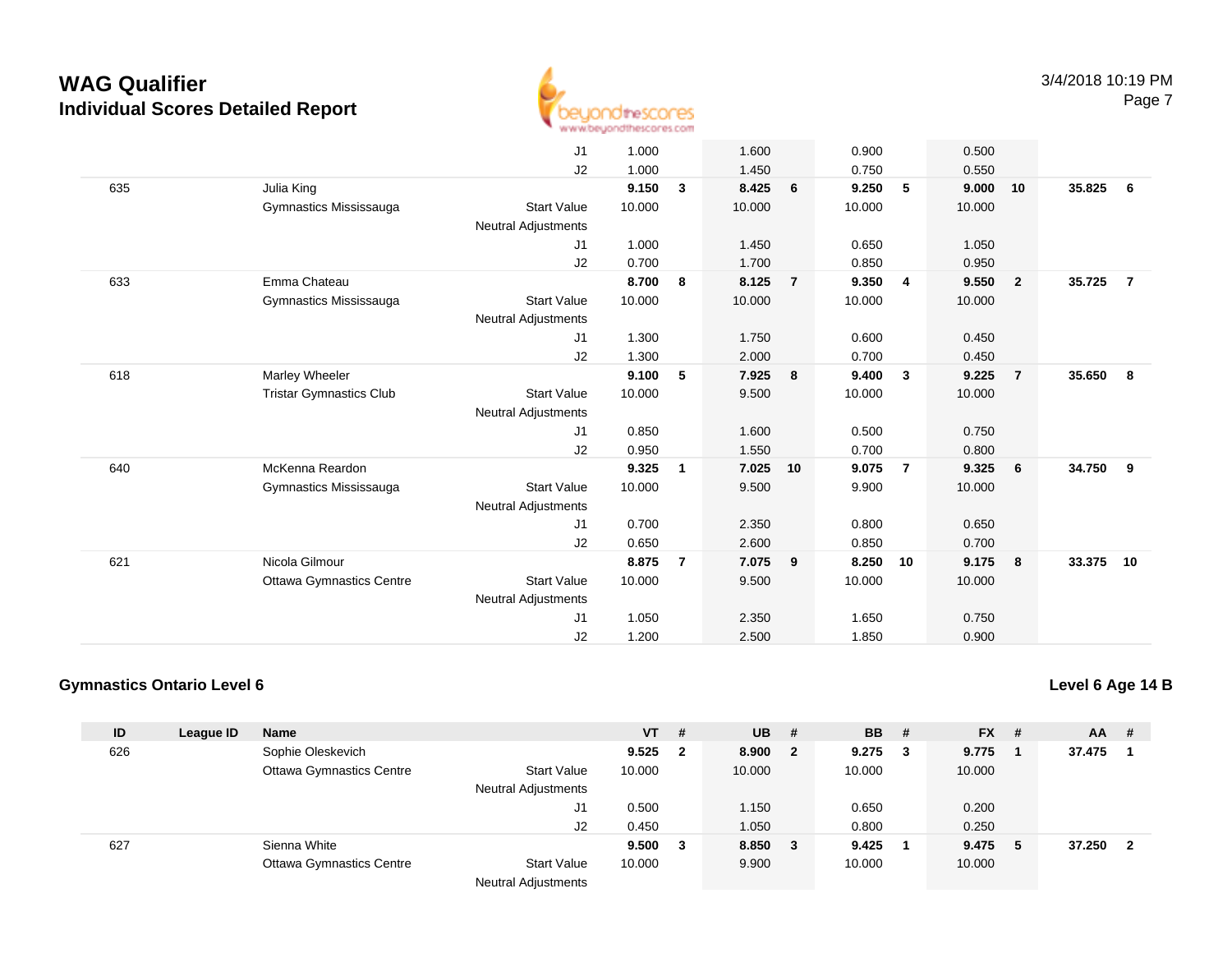

|     |                                 | J1                         | 0.450  |                | 1.150     |                         | 0.600  |                         | 0.550  |                         |          |                         |
|-----|---------------------------------|----------------------------|--------|----------------|-----------|-------------------------|--------|-------------------------|--------|-------------------------|----------|-------------------------|
|     |                                 | J2                         | 0.550  |                | 0.950     |                         | 0.550  |                         | 0.500  |                         |          |                         |
| 619 | Cloe Bruce                      |                            | 9.325  | 5              | $9.175$ 1 |                         | 8.975  | $-5$                    | 9.650  | $\overline{\mathbf{3}}$ | 37.125   | $\overline{\mathbf{3}}$ |
|     | <b>Ottawa Gymnastics Centre</b> | <b>Start Value</b>         | 10.000 |                | 10.000    |                         | 10.000 |                         | 10.000 |                         |          |                         |
|     |                                 | <b>Neutral Adjustments</b> |        |                |           |                         |        |                         |        |                         |          |                         |
|     |                                 | J1                         | 0.700  |                | 0.800     |                         | 0.950  |                         | 0.300  |                         |          |                         |
|     |                                 | J2                         | 0.650  |                | 0.850     |                         | 1.100  |                         | 0.400  |                         |          |                         |
| 614 | Katherine Hale                  |                            | 9.275  | 6              | 8.700     | $\overline{4}$          | 9.425  | $\overline{\mathbf{1}}$ | 9.725  | $\overline{2}$          | 37.125   | $\mathbf{3}$            |
|     | Corona Competitive              | <b>Start Value</b>         | 10.000 |                | 10.000    |                         | 10.000 |                         | 10.000 |                         |          |                         |
|     |                                 | <b>Neutral Adjustments</b> |        |                |           |                         |        |                         |        |                         |          |                         |
|     |                                 | J1                         | 0.650  |                | 1.200     |                         | 0.550  |                         | 0.300  |                         |          |                         |
|     |                                 | J2                         | 0.800  |                | 1.400     |                         | 0.600  |                         | 0.250  |                         |          |                         |
| 637 | Chayse McCann                   |                            | 9.225  | 8              | 8.700     | $\overline{\mathbf{4}}$ | 9.425  | $\overline{1}$          | 9.450  | 6                       | 36.800   | $\overline{\mathbf{4}}$ |
|     | Gymnastics Mississauga          | <b>Start Value</b>         | 10.000 |                | 10.000    |                         | 10.000 |                         | 10.000 |                         |          |                         |
|     |                                 | <b>Neutral Adjustments</b> | 0.750  |                | 1.250     |                         | 0.550  |                         | 0.500  |                         |          |                         |
|     |                                 | J1<br>J2                   | 0.800  |                | 1.350     |                         | 0.600  |                         | 0.600  |                         |          |                         |
| 648 | Miri Lambert                    |                            | 9.550  | $\mathbf{1}$   | 8.575 6   |                         | 9.425  | $\overline{\mathbf{1}}$ | 9.225  | 10                      | 36.775 5 |                         |
|     | Loyalist Gymnastics Club        | Start Value                | 10.000 |                | 10.000    |                         | 10.000 |                         | 10.000 |                         |          |                         |
|     |                                 | <b>Neutral Adjustments</b> |        |                |           |                         |        |                         |        |                         |          |                         |
|     |                                 | J1                         | 0.400  |                | 1.450     |                         | 0.650  |                         | 0.750  |                         |          |                         |
|     |                                 | J2                         | 0.500  |                | 1.400     |                         | 0.500  |                         | 0.800  |                         |          |                         |
| 623 | Jessica Lee                     |                            | 9.250  | $\overline{7}$ | 8.675     | $5\phantom{.0}$         | 9.075  | $\overline{4}$          | 9.350  | 8                       | 36.350   | 6                       |
|     | <b>Ottawa Gymnastics Centre</b> | <b>Start Value</b>         | 10.000 |                | 10.000    |                         | 10.000 |                         | 10.000 |                         |          |                         |
|     |                                 | <b>Neutral Adjustments</b> |        |                |           |                         |        |                         |        |                         |          |                         |
|     |                                 | J1                         | 0.700  |                | 1.350     |                         | 1.050  |                         | 0.700  |                         |          |                         |
|     |                                 | J2                         | 0.800  |                | 1.300     |                         | 0.800  |                         | 0.600  |                         |          |                         |
| 644 | Mya Jimenez-MacDonald           |                            | 9.425  | 4              | 8.075     | 8                       | 8.800  | $\overline{7}$          | 9.550  | $\overline{4}$          | 35.850   | $\overline{7}$          |
|     | Kingston Gymnastics             | <b>Start Value</b>         | 10.000 |                | 10.000    |                         | 10.000 |                         | 10.000 |                         |          |                         |
|     |                                 | <b>Neutral Adjustments</b> |        |                |           |                         |        |                         |        |                         |          |                         |
|     |                                 | J1                         | 0.550  |                | 2.000     |                         | 1.250  |                         | 0.450  |                         |          |                         |
|     |                                 | J2                         | 0.600  |                | 1.850     |                         | 1.150  |                         |        |                         |          |                         |
| 639 | <b>Madison Nugent</b>           |                            | 9.175  | 9              | 7.600 10  |                         | 9.300  | $\overline{2}$          | 9.325  | 9                       | 35.400   | 8                       |
|     | Gymnastics Mississauga          | <b>Start Value</b>         | 10.000 |                | 9.500     |                         | 10.000 |                         | 10.000 |                         |          |                         |
|     |                                 | <b>Neutral Adjustments</b> |        |                |           |                         |        |                         |        |                         |          |                         |
|     |                                 | J1                         | 0.750  |                | 2.000     |                         | 0.700  |                         | 0.750  |                         |          |                         |
|     |                                 | J2                         | 0.900  |                | 1.800     |                         | 0.700  |                         | 0.600  |                         |          |                         |
| 616 | Natalia Brkic                   |                            | 8.800  | 11             | 8.150     | $\overline{7}$          | 9.275  | $\mathbf{3}$            | 9.015  | $-11$                   | 35.240   | 9                       |
|     | <b>Tristar Gymnastics Club</b>  | <b>Start Value</b>         | 10.000 |                | 9.500     |                         | 10.000 |                         | 10.000 |                         |          |                         |
|     |                                 | <b>Neutral Adjustments</b> |        |                |           |                         |        |                         |        |                         |          |                         |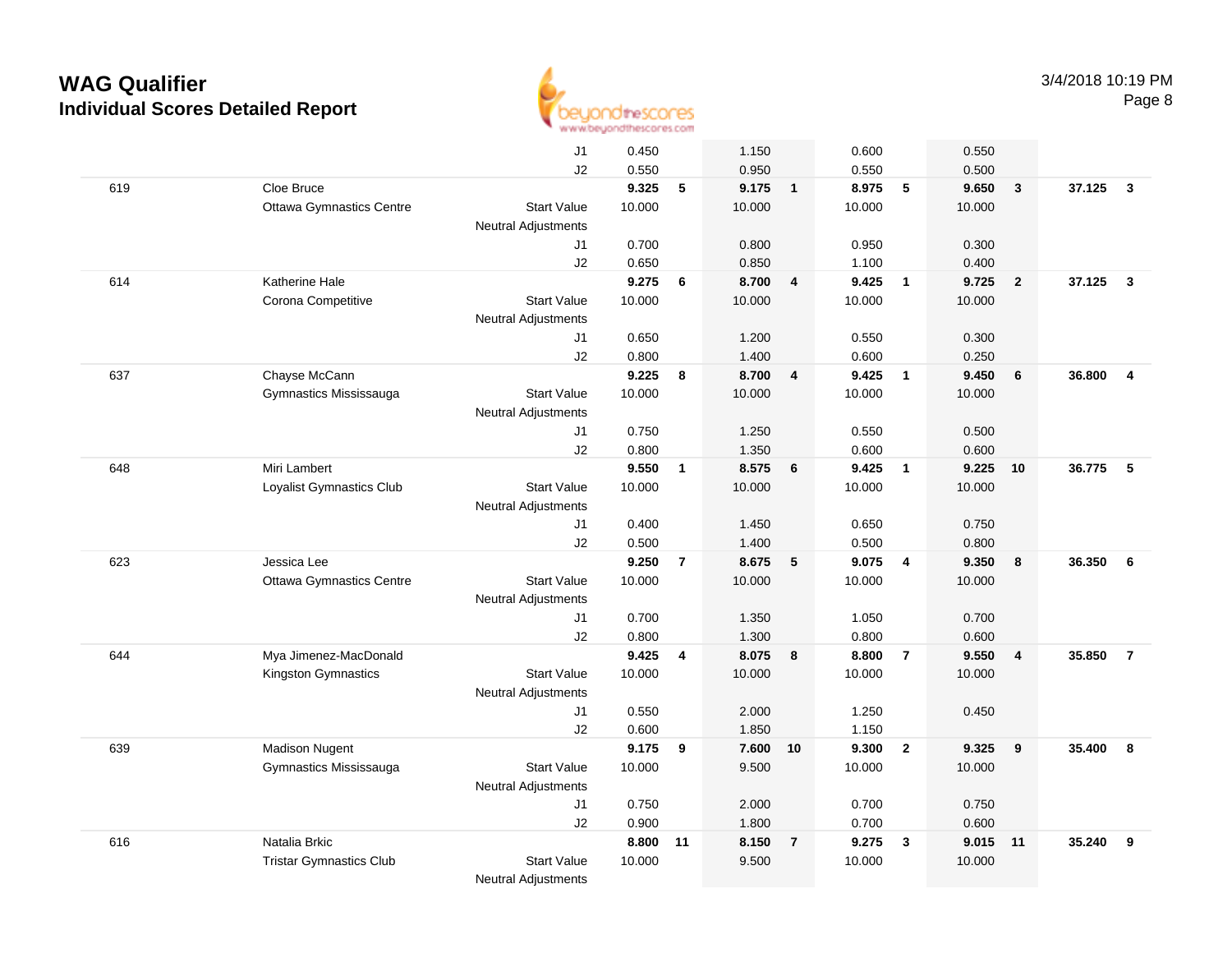

|     |                        | J1                         | 1.300       | 1.300      | 0.650        | 1.020  |              |
|-----|------------------------|----------------------------|-------------|------------|--------------|--------|--------------|
|     |                        | J2                         | 1.100       | 1.400      | 0.800        | 0.950  |              |
| 631 | Brianna Boakye-Cofie   |                            | 8.950<br>10 | 7.625<br>9 | 8.900<br>- 6 | 9.400  | 34.875<br>10 |
|     | Gymnastics Mississauga | <b>Start Value</b>         | 10.000      | 9.500      | 10.000       | 10.000 |              |
|     |                        | <b>Neutral Adjustments</b> |             |            |              |        |              |
|     |                        | J1                         | 1.000       | 1.950      | .200         | 0.650  |              |
|     |                        | J2                         | 1.100       | 1.800      | 1.000        | 0.550  |              |

#### **Gymnastics Ontario Level 6Level 6 Age 15**

#### **ID League ID Name VT # UB # BB # FX # AA #** 657 Dani Preston **9.350 <sup>1</sup> 8.850 <sup>4</sup> 9.500 <sup>2</sup> 9.200 <sup>6</sup> 36.900 <sup>1</sup> Brockville**  Start Value 10.000 10.000 10.000 10.000 Neutral Adjustments J1 0.700 1.250 0.500 0.750 J2 0.600 1.050 0.500 0.850 607 Michaela Namiesviowski **9.175 <sup>5</sup> 8.600 <sup>6</sup> 9.675 <sup>1</sup> 9.450 <sup>2</sup> 36.900 <sup>1</sup>** Corona Competitive Start Value 10.000 10.000 10.000 10.000 Neutral Adjustments J1 0.700 1.550 0.300 0.600 J2 0.950 1.250 0.350 0.500 654 Florence Gosselin **9.175 <sup>5</sup> 9.125 <sup>1</sup> 9.125 <sup>7</sup> 9.450 <sup>2</sup> 36.875 <sup>2</sup> Brockville**  Start Value 10.000 10.000 9.900 10.000 Neutral Adjustments J1 0.700 0.900 0.750 0.550 J2 0.950 0.850 0.800 0.550 608 Shaylin Dagama **9.300 <sup>3</sup> 8.650 <sup>5</sup> 9.350 <sup>4</sup> 9.475 <sup>1</sup> 36.775 <sup>3</sup>** Corona Competitive Start Value 10.000 10.000 9.900 10.000 Neutral Adjustments J1 0.700 1.400 0.600 0.500 J2 0.700 1.300 0.500 0.550 636 Brooke Pierce **9.350 <sup>1</sup> 8.875 <sup>3</sup> 9.025 <sup>9</sup> 9.475 <sup>1</sup> 36.725 <sup>4</sup>** Ottawa Gymnastics Centre Start Value 10.000 10.000 10.000 10.000 Neutral Adjustments J1 0.600 1.150 1.050 0.450 J2 0.700 1.100 0.900 0.600 630 Sophie Ludington **9.325 <sup>2</sup> 8.550 <sup>7</sup> 9.325 <sup>5</sup> 9.375 <sup>4</sup> 36.575 <sup>5</sup>** Ottawa Gymnastics CentreStart Value 10.000 10.000 10.000 10.000

Neutral Adjustments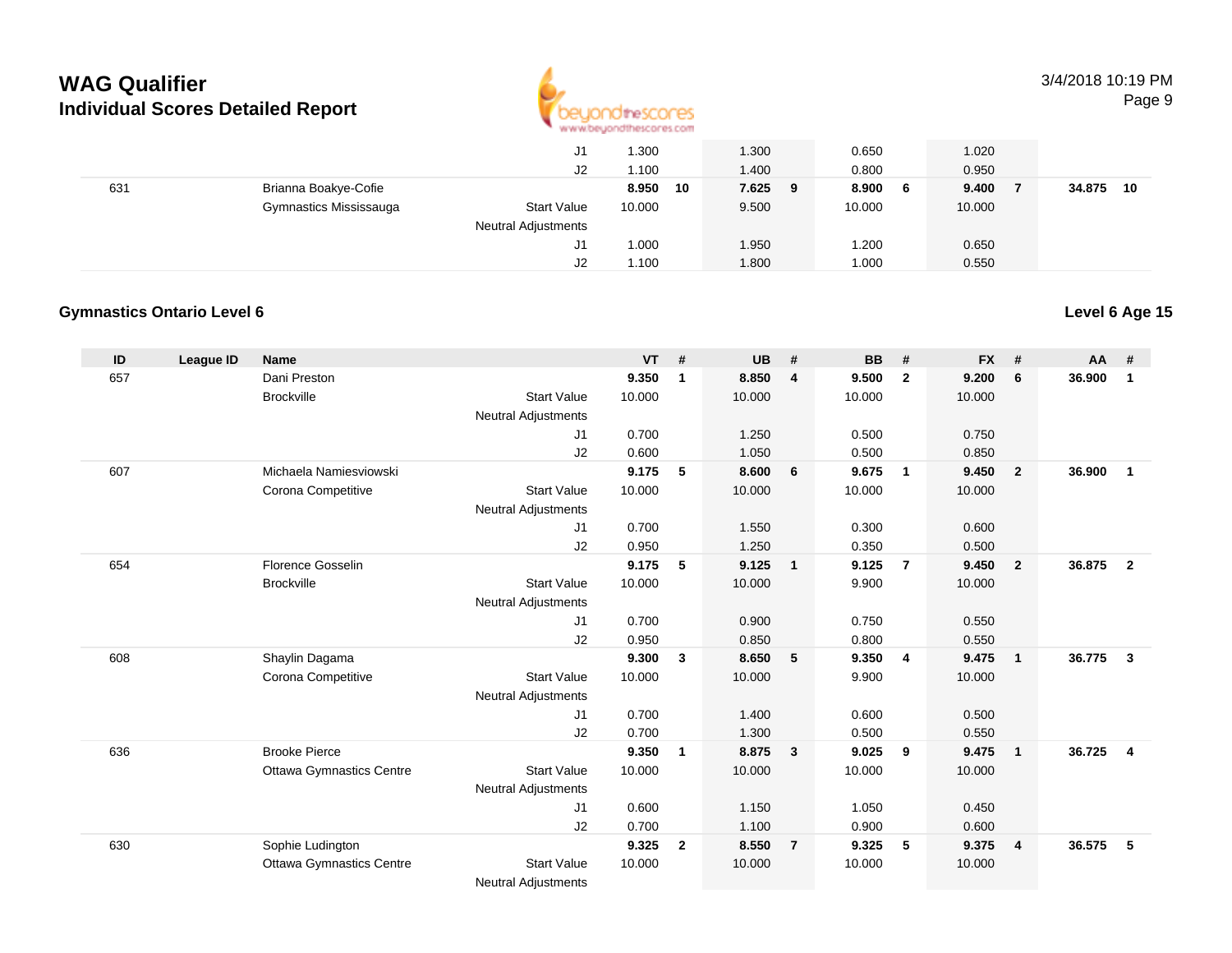

|      |         |                                     | J1                         | 0.650  |                | 1.300  |                         | 0.600  |              | 0.600  |                          |           |                |
|------|---------|-------------------------------------|----------------------------|--------|----------------|--------|-------------------------|--------|--------------|--------|--------------------------|-----------|----------------|
|      |         |                                     | J2                         | 0.700  |                | 1.600  |                         | 0.750  |              | 0.650  |                          |           |                |
| 634  |         | Abby Palmer                         |                            | 8.975  | $\overline{7}$ | 9.075  | $\overline{2}$          | 9.400  | $\mathbf{3}$ | 9.025  | 8                        | 36.475    | 6              |
|      |         | <b>Ottawa Gymnastics Centre</b>     | <b>Start Value</b>         | 10.000 |                | 10.000 |                         | 10.000 |              | 10.000 |                          |           |                |
|      |         |                                     | <b>Neutral Adjustments</b> |        |                |        |                         |        |              |        |                          |           |                |
|      |         |                                     | J1                         | 1.000  |                | 0.950  |                         | 0.550  |              | 0.900  |                          |           |                |
|      |         |                                     | J2                         | 1.050  |                | 0.900  |                         | 0.650  |              | 1.050  |                          |           |                |
| 609  |         | Daphne Hinoporos                    |                            | 9.200  | 4              | 8.550  | $\overline{7}$          | 9.300  | 6            | 9.400  | $\overline{\mathbf{3}}$  | 36.450    | $\overline{7}$ |
|      |         | Corona Competitive                  | <b>Start Value</b>         | 10.000 |                | 10.000 |                         | 10.000 |              | 10.000 |                          |           |                |
|      |         |                                     | <b>Neutral Adjustments</b> |        |                |        |                         |        |              |        |                          |           |                |
|      |         |                                     | J1                         | 0.800  |                | 1.500  |                         | 0.650  |              | 0.600  |                          |           |                |
|      |         |                                     | J2                         | 0.800  |                | 1.400  |                         | 0.750  |              | 0.600  |                          |           |                |
| 0906 | 1012012 | Samantha Callan                     |                            | 9.200  | 4              | 8.350  | 8                       | 9.075  | 8            | 9.050  | $\overline{7}$           | 35.675    | 8              |
|      |         | Smiths Falls Gym Stars              | <b>Start Value</b>         | 10.000 |                | 10.000 |                         | 10.000 |              | 10.000 |                          |           |                |
|      |         |                                     | <b>Neutral Adjustments</b> |        |                |        |                         |        |              |        |                          |           |                |
|      |         |                                     | J1                         | 0.900  |                | 1.600  |                         | 1.000  |              | 0.900  |                          |           |                |
|      |         |                                     | J2                         | 0.700  |                | 1.700  |                         | 0.850  |              | 1.000  |                          |           |                |
| 610  |         | Maddison Brayman                    |                            | 9.100  | 6              | 7.700  | 9                       | 9.325  | 5            | 9.475  | $\overline{\phantom{0}}$ | 35.600    | 9              |
|      |         | Corona Competitive                  | <b>Start Value</b>         | 10.000 |                | 9.500  |                         | 10.000 |              | 10.000 |                          |           |                |
|      |         |                                     | <b>Neutral Adjustments</b> |        |                |        |                         |        |              |        |                          |           |                |
|      |         |                                     | J1                         | 0.900  |                | 1.800  |                         | 0.750  |              | 0.500  |                          |           |                |
|      |         |                                     | J2                         | 0.900  |                | 1.800  |                         | 0.600  |              | 0.550  |                          |           |                |
| 667  |         | Melissa Maggiotto                   |                            | 8.950  | 8              | 8.875  | $\overline{\mathbf{3}}$ | 8.750  | 10           | 9.000  | 9                        | 35.575 10 |                |
|      |         | Gymnastics Mississauga              | <b>Start Value</b>         |        |                | 10.000 |                         | 10.000 |              | 10.000 |                          |           |                |
|      |         |                                     | <b>Neutral Adjustments</b> | 10.000 |                |        |                         |        |              |        |                          |           |                |
|      |         |                                     | J1                         | 1.000  |                | 1.200  |                         | 1.250  |              | 1.050  |                          |           |                |
|      |         |                                     | J2                         | 1.100  |                | 1.050  |                         | 1.250  |              | 0.950  |                          |           |                |
| 647  |         | Dreah LaForme                       |                            | 8.850  | 9              | 7.000  | 10                      | 9.075  | 8            | 9.350  | $5\phantom{.0}$          | 34.275 11 |                |
|      |         | <b>Brantford Gymnastics Academy</b> | <b>Start Value</b>         | 10.000 |                | 9.500  |                         | 10.000 |              | 10.000 |                          |           |                |
|      |         |                                     | <b>Neutral Adjustments</b> |        |                |        |                         |        |              |        |                          |           |                |
|      |         |                                     | J1                         | 1.200  |                | 2.600  |                         | 0.900  |              | 0.650  |                          |           |                |
|      |         |                                     | J2                         | 1.100  |                | 2.400  |                         | 0.950  |              | 0.650  |                          |           |                |
|      |         |                                     |                            |        |                |        |                         |        |              |        |                          |           |                |

#### **Gymnastics Ontario Level 6**

### **Level 6 Age 16+**

| ID  | League ID | <b>Name</b>            |                            | VT     | UB     | <b>BB</b> | <b>FX</b> | AA.    |  |
|-----|-----------|------------------------|----------------------------|--------|--------|-----------|-----------|--------|--|
| 658 |           | Cassie Martino         |                            | 9.350  | 8.525  | 9.350     | 9.550     | 36.775 |  |
|     |           | Gymnastics Mississauga | <b>Start Value</b>         | 10.000 | 10.000 | 10.000    | 10.000    |        |  |
|     |           |                        | <b>Neutral Adjustments</b> |        |        |           |           |        |  |